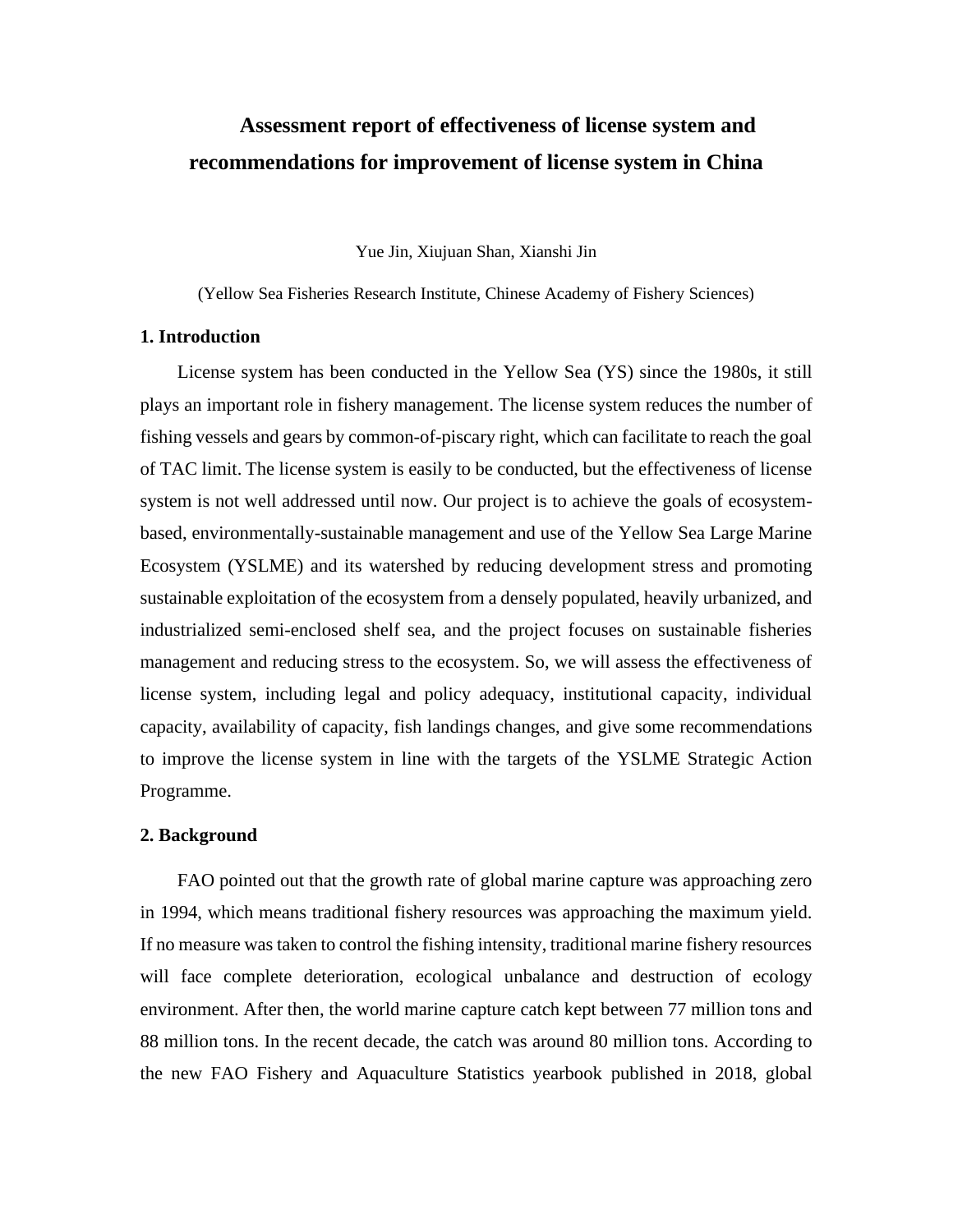marine capture catch was 79.3 million tons in 2016, reduced nearly 2 million tons compared with 2015.

China plays a great important role in sustainable exploitation of marine fishery resources. In the last two decades, the marine capture catch of China showed a declining tendency. According to China fishery statistical yearbooks (Fig.1), the coastal capture catch was declining between 2006 and 2008, and then kept stable between 2009 and 2015. In 2016, the coastal capture catch decreased further. For distant-water capture, the catch kept stable between 2003 and 2012, and then increased a little after 2013. Furthermore, the total marine aquaculture catch has exceeded coastal marine capture catch (except distantwater capture) since 2004, and kept stable increasing after 2007.



Fig 1 Catch tendency of marine fisheries between 2003 and 2017

As a big fishery country in the world, China plays an indispensable and important role in the world marine fishery resources management. In order to exploit fishery resources reasonably and sustainably, China has adopted a series of management systems for fishery since 1950s, such as midsummer moratorium system, license system, fishing intensity control system, fishing quota system and fishery resource enhancement system. License system is one of the main system to control marine capture catch by controlling fishing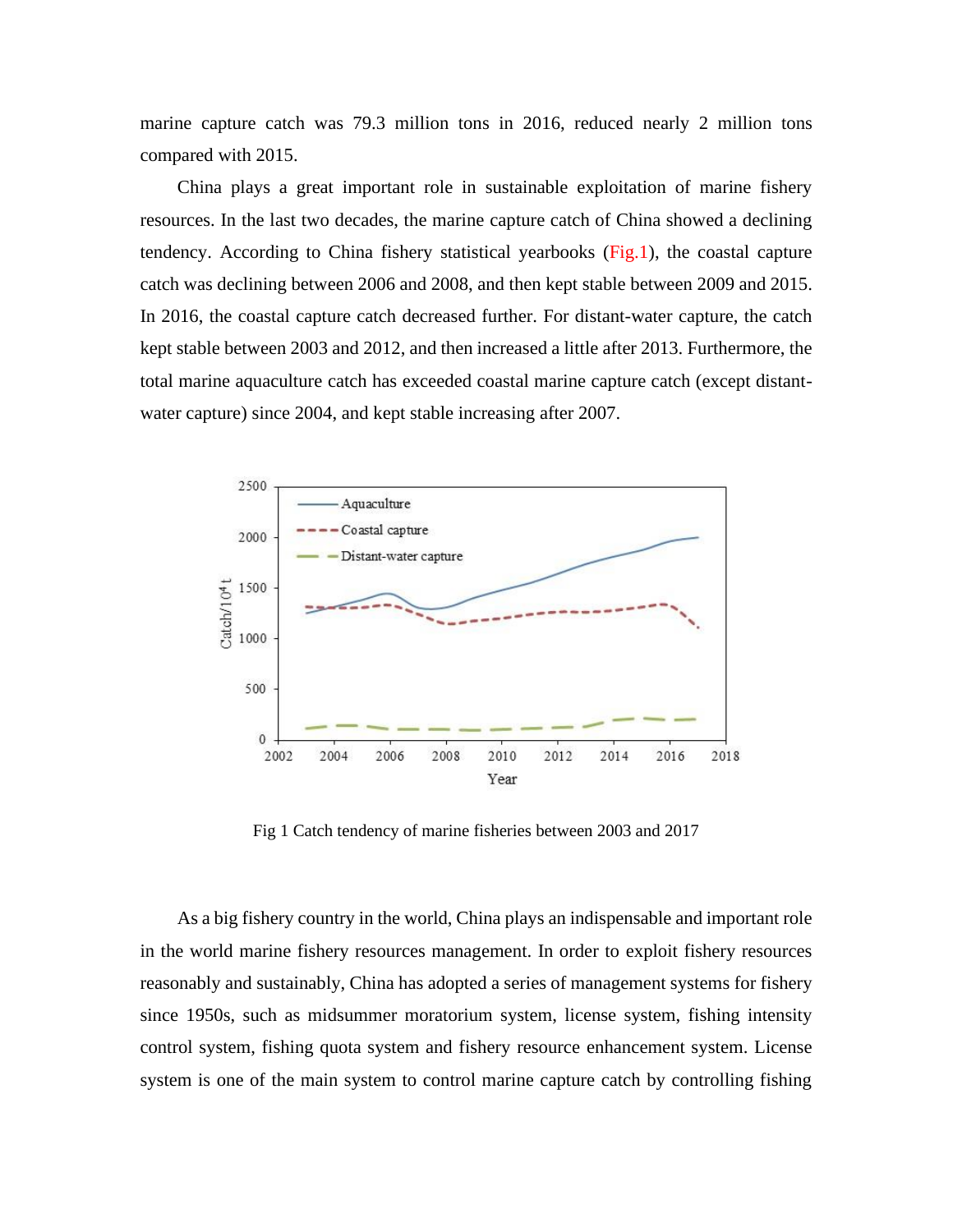intensity. It provides an important guarantee for the sustainable utilization of China's marine fishery resources. In this report, we will introduce the development of the license system in China and its impact on marine capture catch, on the number, tonnage and horsepower of marine fishing vessels, as well as on the number and income of marine fishermen. We did not include Zhejiang Province into this report because the fishing activities of Zhejiang mainly carried out in the East China Sea, while the Yellow Sea only accounts for a small proportion.

### **3. Results**

#### 3.1 The development of the license system in China

License system is to protect and reasonably utilize fishery resources, to control the fishing intensity, to adjust the fishery production structure, to maintain fishery production order and to protect the legal interest of producers. The license system is applied to citizen, legal person or other organization. Fishery administrative authority will issue licenses to applicants who meet the legal requirements for capturing. The license system is an input control and entry restriction system. By restricting the number or production capacity of fishing vessels and gears, the license system can control the fishing intensity at a level corresponding to a certain resource abundance. For the control of the number of fishing unit and production capacity, usually the license system will restrict the number of fishing licenses issued or restrict the fishing period, location, species and gear type and size.

In 1986, "Fisheries Law of the People's Republic of China" issued and implemented by the National People's Congress. Formalized license system pointed out that any unit or individual that intends to engage in inland water or inshore fishing must first apply to departments of fishery administration for fishing licenses. In 1987, "Detailed Rules for the Implementation of the Fisheries Law of the People's Republic of China" issued by Ministry of Agriculture, Animal Husbandry and Fisheries made it clearer that China implemented license system for fishing. In 2000, the amended "Fisheries Law of the People's Republic of China" further strengthen the license system, and specify the requirements for obtaining fishing license. According to the new "Fisheries Law of the People's Republic of China", fishing vessels must have "Fishing vessel inspection certificate", "Fishing vessel registration certificate" and "fishing license" simultaneously that can be engaged in fishing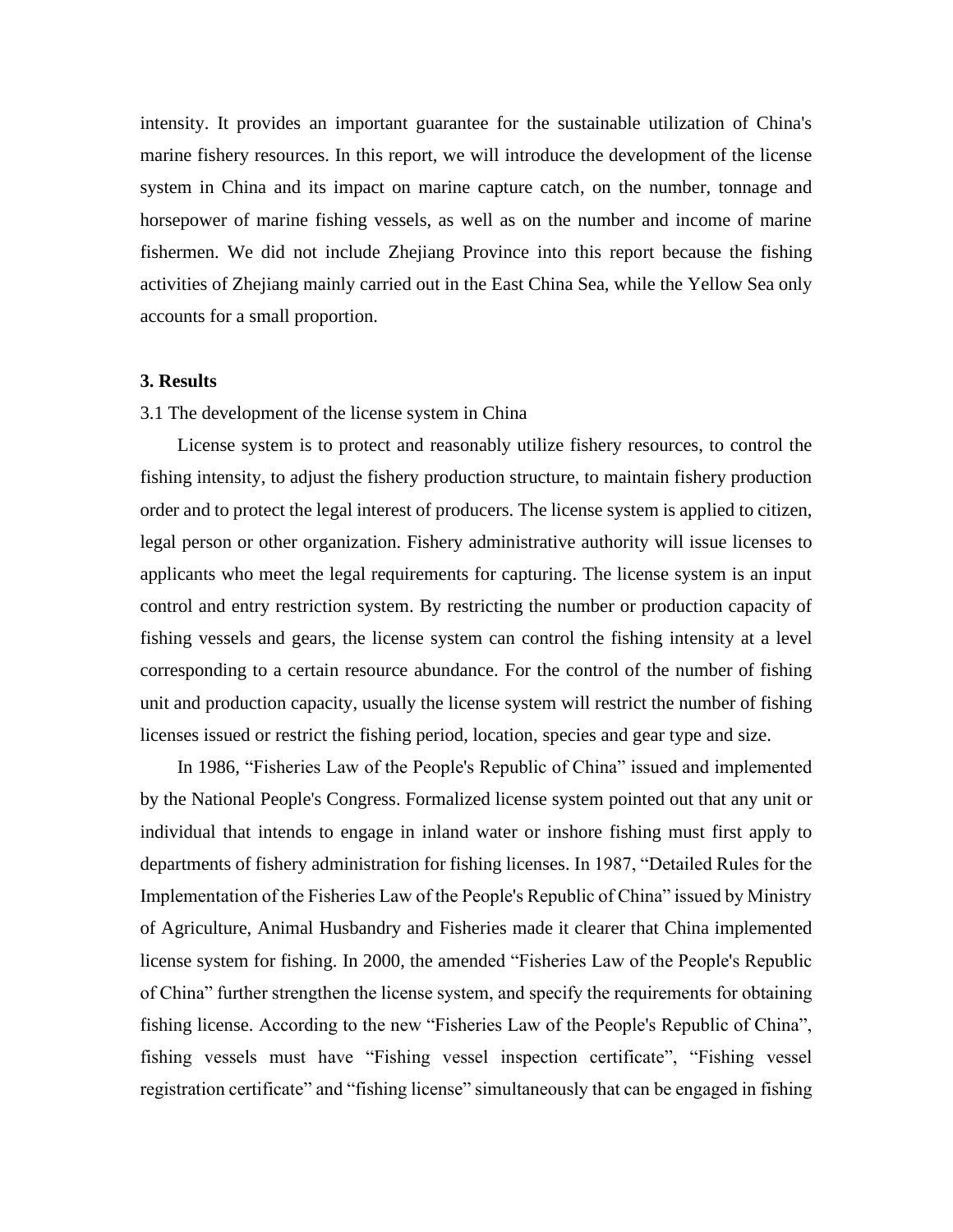activities. Fishing vessels that have part of the "three certificates" and those do not have the "three certificates" are IUU vessels. In 2002, Ministry of Agriculture issued "fishing license administrative provisions" (put into force in  $1<sup>st</sup>$  December, 2002). The license system has been further strengthened, and pointed out that the requirements for obtaining fishing license and more stringent and detailed regulations for license management. The detailed regulations specified the fishing operation type, location, period, number and size of gears and target species, and proposed "fishing net instrument index management". It also restrict the number of vessels, horsepower of the main engine and the maximum number of fishing nets and other fishing gears. The quantity of fishing vessels and total horsepower should be controlled by these regulations. In 2004, 2007 and 2013, Ministry of Agriculture has amended the fishing license regulations for several times.

China implemented nontransferable license system, which means fishing licenses are forbidden to be bought, sold, leased or transferred in other forms. The license system of China is a system that fishing license correspond directly to fishing vessels, i.e. "one vessel one license". Applicants of the fishing license are the owners of the fishing vessel. Applicants become license holders after authorization. License holders should be responsible for fishing activities that they are applying for and should undertake the corresponding legal responsibility. In theory, this license system can achieve the "Double control" goal through restricting the fishing license.

For example, when authorizing the fishing license, Qingdao Municipal Ocean and Fisheries Administration followed the requirements of "fishing license administrative provisions", and strictly checked the name and ID number of fishing vessels, and checked the acceptance of vessel inspection and authorization of fishing license. At the same time, they used "joint inspection by land and sea" method to check if the horsepower and fishing method of fishing vessels at sea are consistent with that in the port. If there are any discrepancy, the owner of the fishing vessel needs to make corrections within a time limit and the fishing vessel is prohibited to leave the port. Qingdao authorities also checked the shipyard and banned beach shipbuilding, and constrained appearance of IUU fishing vessels. All these regulations promoted the standardization of fishing license.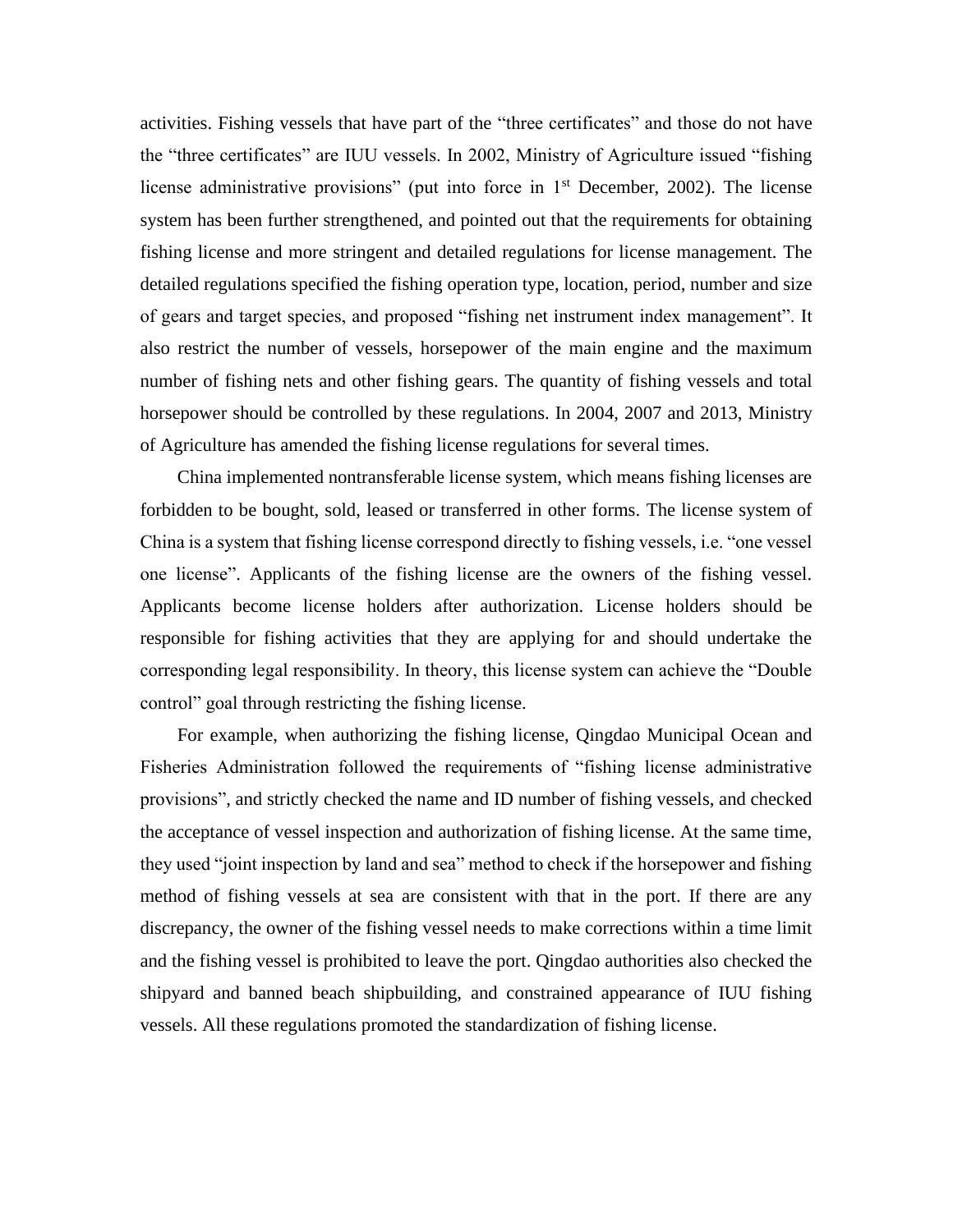As one of the core systems of protecting marine fishery resources of China, license system has implemented for decades, and has been improved a lot. It has played a great role in promoting China's fishery production and helped fishermen to improve their income.

3.2 Impact of license system on total aquatic production (marine and inland) among provinces

Based on China Fishery Statistical Yearbook published by Ministry of Agriculture and Rural Affairs of the People's Republic of China (former Ministry of Agriculture of the People's Republic of China), we analyzed the total aquatic production (marine and inland) from 2002 to 2017 for each provinces (including Liaoning, Tianjin, Hebei, Shandong and Jiangsu) that had fishing activities in the Yellow Sea. In general, total aquatic production of each province has an increasing tendency except Tianjin (Fig.2). Liaoning, Hebei and Shandong declined a little from 2006 to 2007 and from 2016 to 2017. Jiangsu had a stable increasing tendency all the time, and Tianjin had a relative stable tendency. For total marine aquaculture production, each province had an increasing tendency except Tianjin and only Liaoning and Shandong declined a little between 2006 and 2007 (Fig.3). Statistical data showed that the coastal capture production had declining tendency for all provinces (Fig.4). For Liaoning and Shandong, the coastal capture production increased a little between 2003 and 2005, and declined sharply in the following two years, and then declined every year (there was a sharp decline between 2016 and 2017). Tianjin, Hebei and Jiangsu showed relative stable tendency for coastal capture production. For distant-water fisheries (Fig.5), Liaoning and Shandong had large fluctuations. Tianjin, Hebei and Jiangsu changed insignificantly, the production declined for the first few years and kept stable in the middle and then increased recently.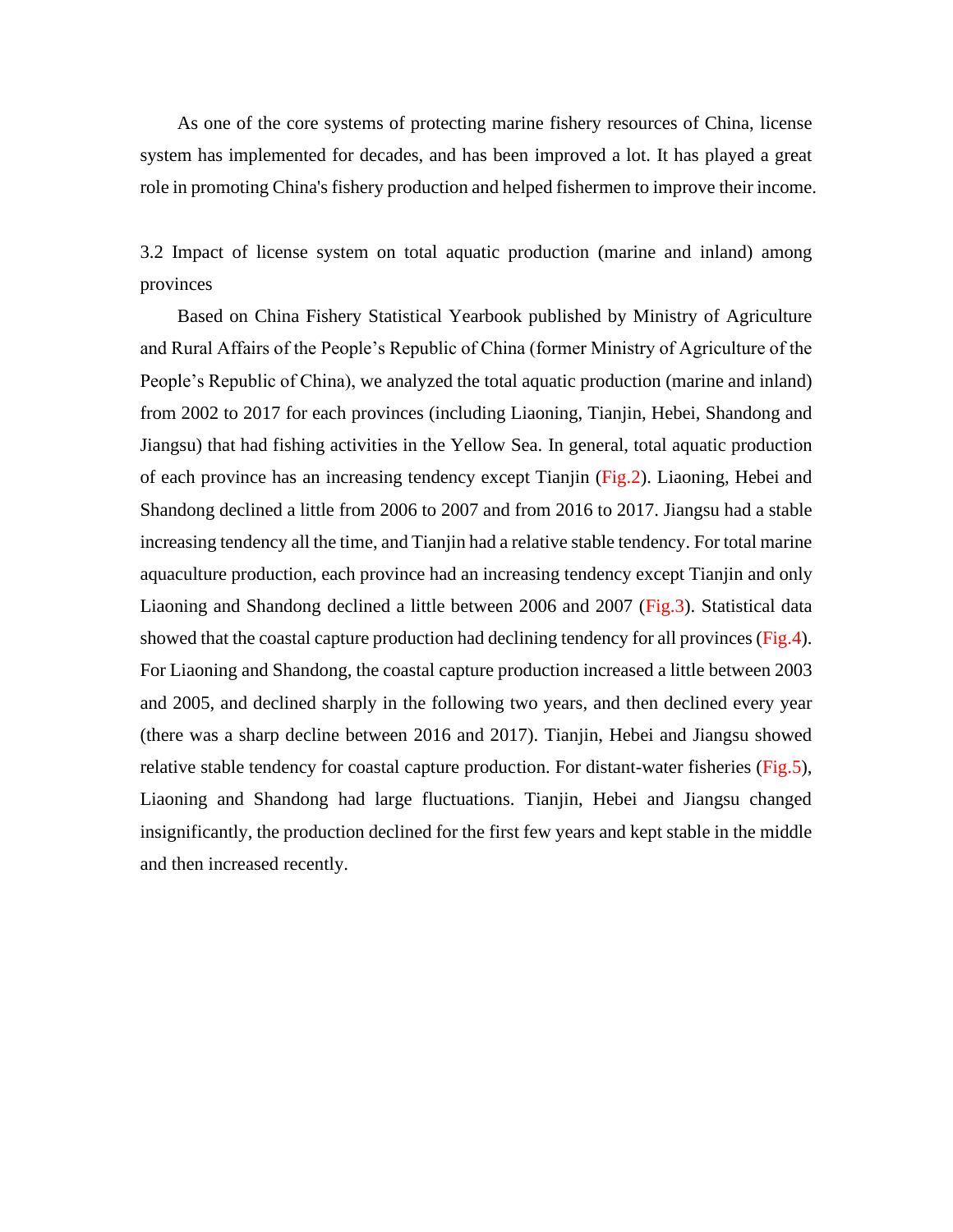

Fig 2 Total aquatic production (including marine and inland) of provinces that had fishing activities in the Yellow Sea



Fig 3 Total marine aquaculture production of provinces that had fishing activities in the Yellow Sea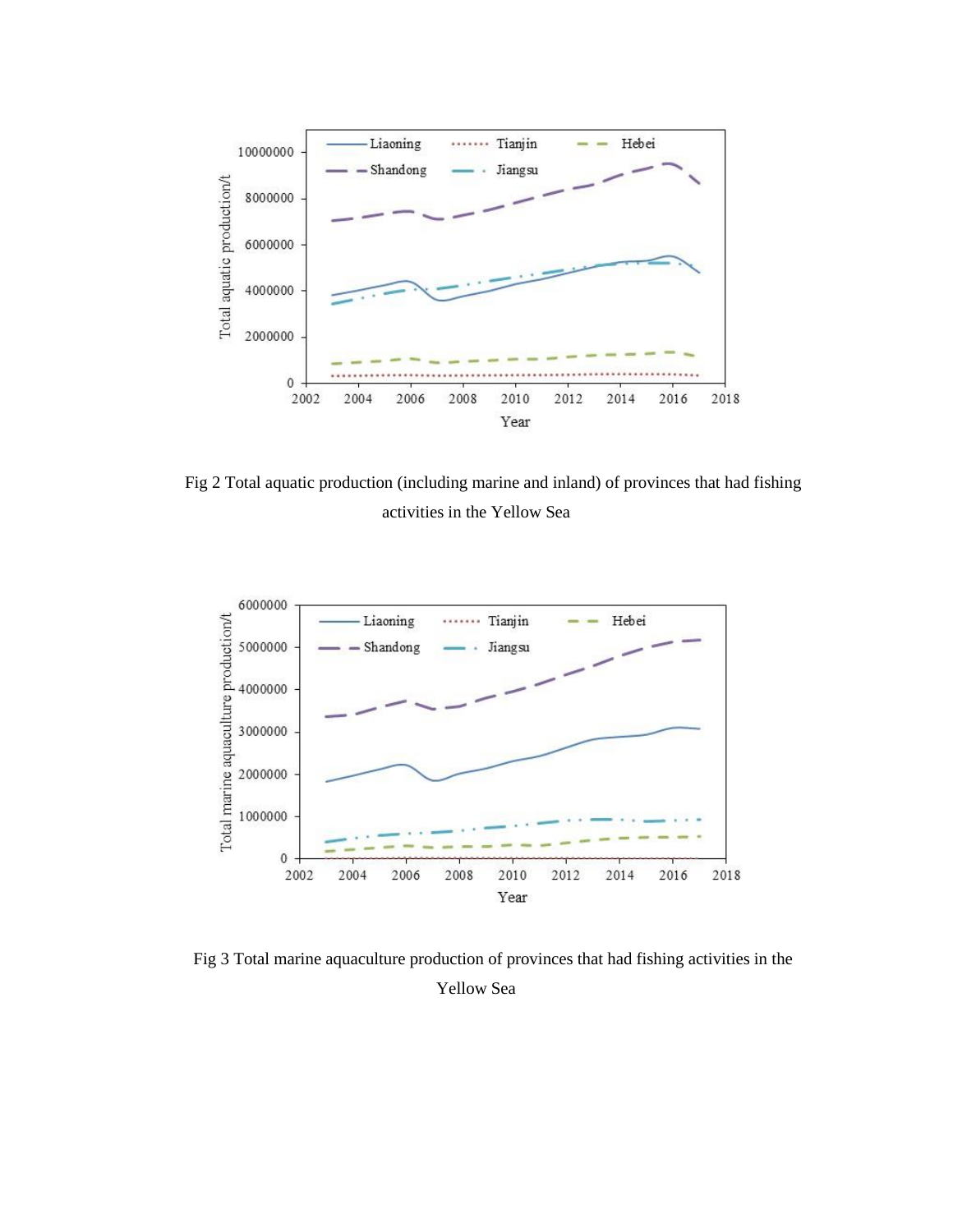

Fig 4 Total coastal capture production of provinces that had fishing activities in the Yellow

Sea



Fig 5 Total distant-water capture production of provinces that had fishing activities in the Yellow Sea

# 3.3 Impact of license system on marine motor fishing vessels among provinces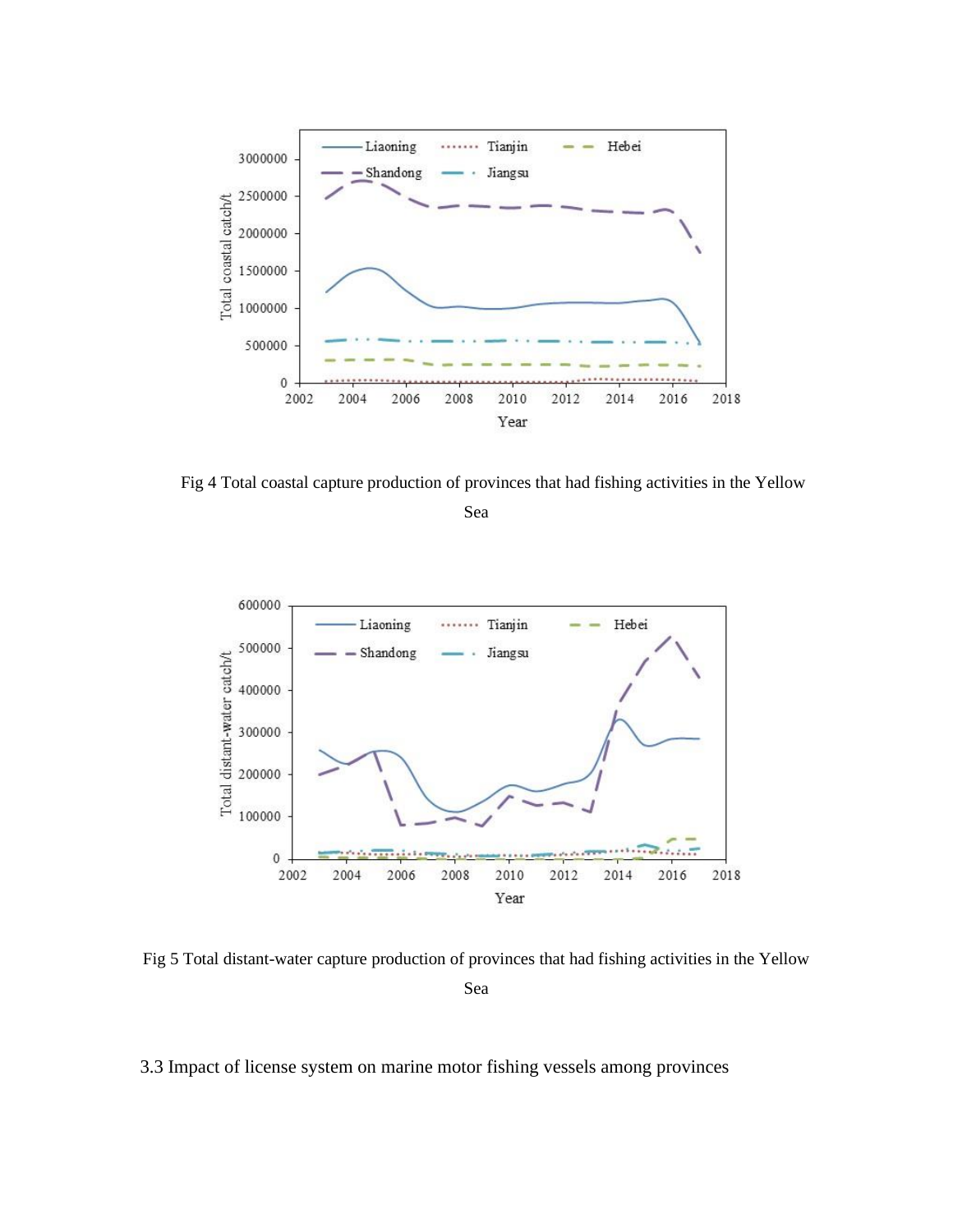The implementation of license system have directly impact on the number, tonnage and horsepower of fishing vessels. Based on China Fishery Statistical Yearbook, since 2003, the total quantity, tonnage and horsepower of fishing vessels of provinces that had fishing activities in the Yellow Sea were different (Fig.6, 7, 8). The total quantity of marine motor fishing vessels had a declining tendency for each province (Fig.6). The total tonnage of marine motor fishing vessels had an increasing tendency for each province, and Tianjin, Hebei and Jiangsu increased much less than other provinces (Fig.7). The total horsepower of marine motor fishing vessels increased in Liaoning and Shandong, and it changed a little in Tianjin, Hebei and Jiangsu (Fig.8). Therefore, we concluded that license system has already restricted the quantity of marine fishing vessels that had fishing activities in the Yellow Sea. However, the total tonnage and horsepower increased, which means management still needs to be strengthened to control the fishing vessel quantity, tonnage and horsepower in a reasonable range, so that the fishery resources in the Yellow Sea can be utilized reasonable and sustainable.



Fig 6 Total quantity of marine motor fishing vessels of provinces that had fishing activities in the Yellow Sea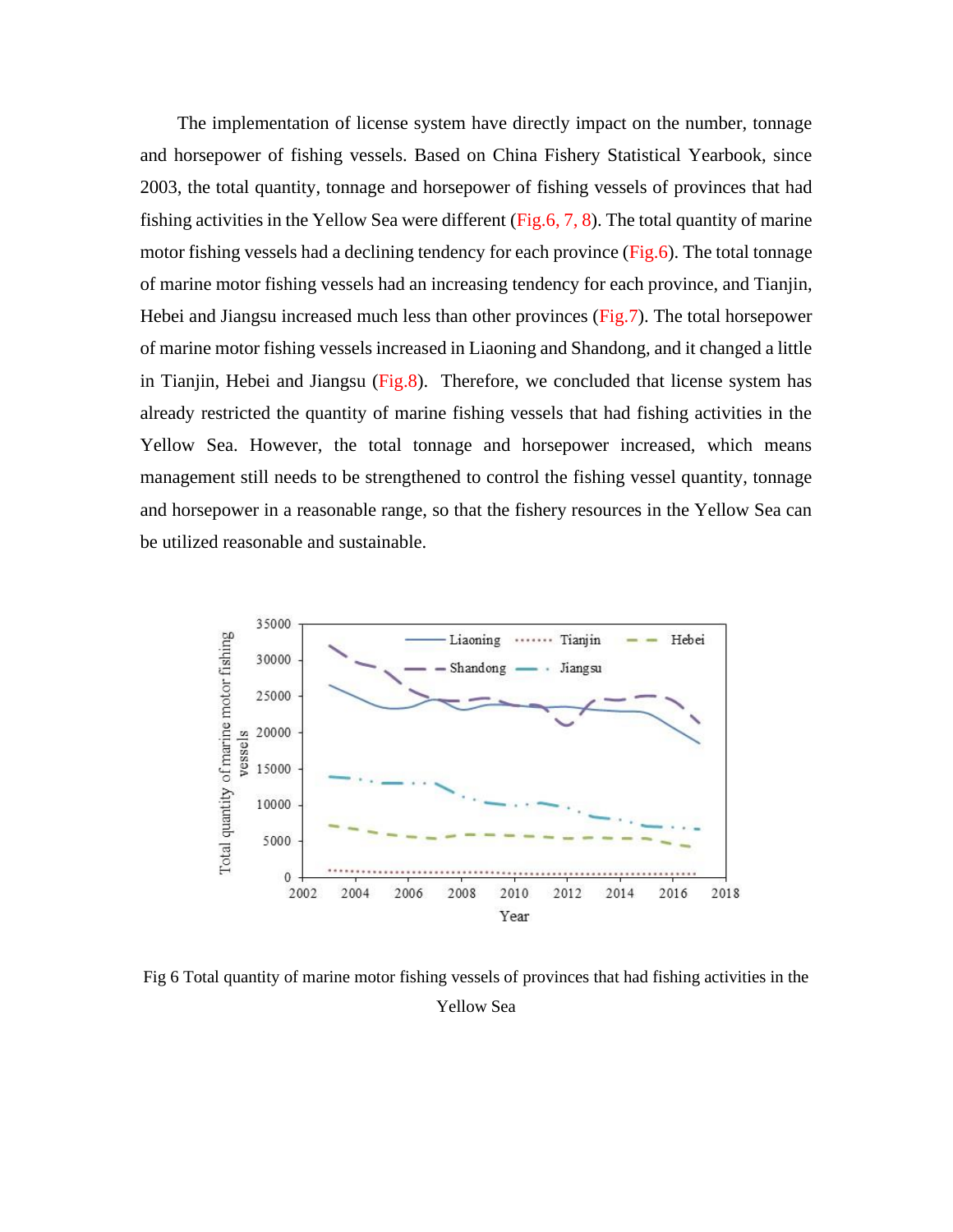

Fig 7 Total tonnage of marine motor fishing vessels of provinces that had fishing activities in the Yellow Sea



Fig 8 Total horsepower of marine motor fishing vessels of provinces that had fishing activities in the Yellow Sea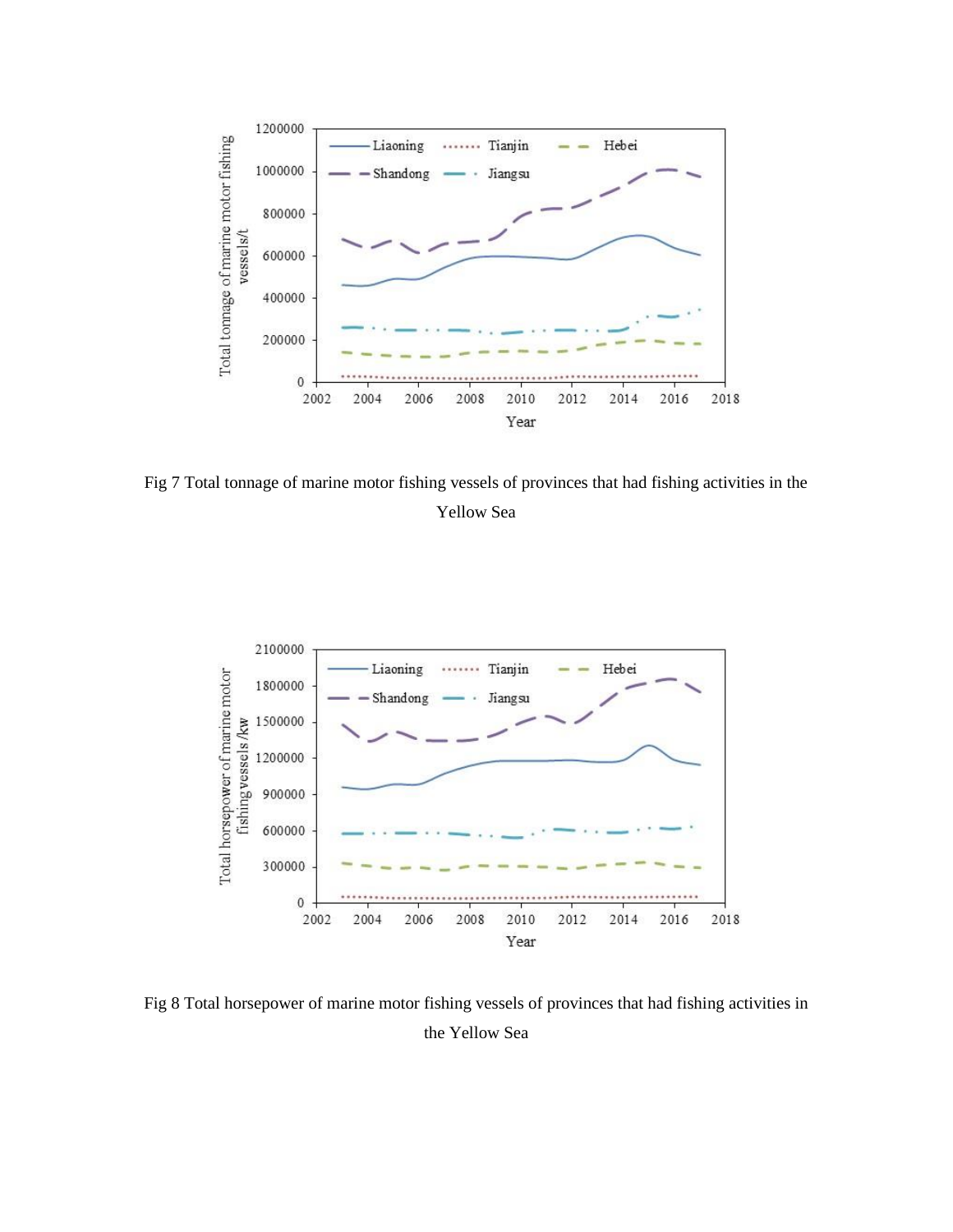3.4 Fisherman quantity and income of provinces that had fishing activities in the Yellow Sea

Based on China Fishery Statistical Yearbook, fisherman quantity of provinces that had fishing activities in the Yellow Sea had different tendencies (Fig.9). For Shandong, fisherman quantity was stable between 2003 and 2007, then increased sharply between 2007 and 2012, and kept stable again after the increasing. Similarly, for Liaoning, fisherman quantity was stable between 2007 and 2009, then kept increasing tendency. For Hebei, fisherman quantity was stable between 2003 and 2007, and increased between 2007 and 2008, then kept stable again. The fisherman quantity of Hebei and Tianjin was relative stable compared to other provinces.

Based on China Fishery Statistical Yearbook, we analyzed the income of fisherman of provinces that had fishing activities in the Yellow Sea. It showed that the income of fisherman increased gradually for all provinces (Fig.10). Fisherman of Tianjin had the highest income, while those of Hebei had the lowest income. The ranking of Liaoning, Shandong and Jiangsu changed with time. Therefore, we concluded that although China has taken a series of measures to restrict fisherman getting into fishery, it has positive effect on fisherman's income, which is the best feedback for the future implementation of various fishery systems.



Fig 9 Fisherman quantity of provinces that had fishing activities in the Yellow Sea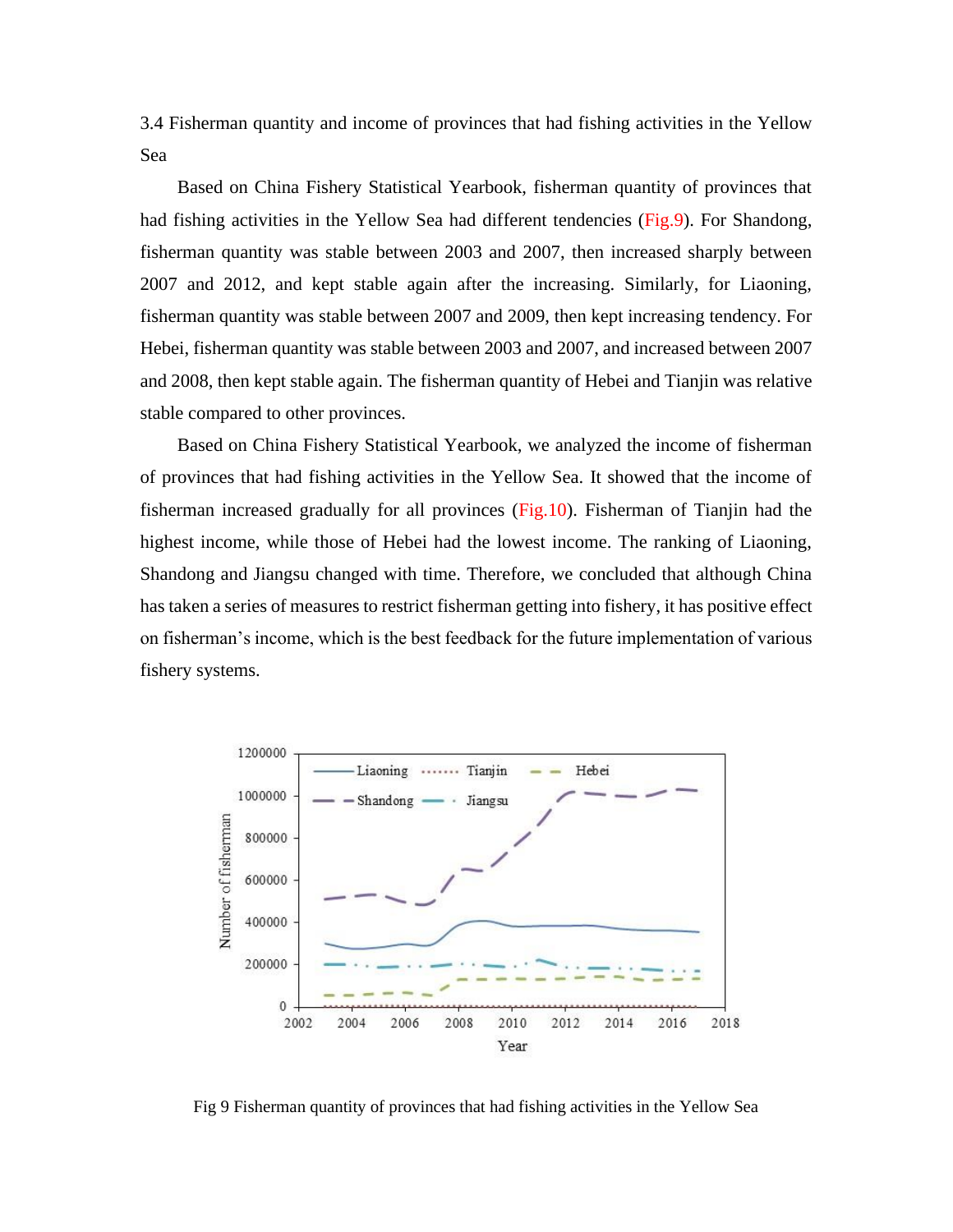

Fig 10 Fisherman income of provinces that had fishing activities in the Yellow Sea

#### **4. Future prospect**

According to the results, we concluded that the implementation of license system in China has made fruitful efforts. The system effectively controlled the continuous growth of marine capture catch, which provided great support for sustainable utilization of Yellow Sea fishery resources. Meanwhile, the implementation of license system did not affect the income and life quality of fisherman too much due to the implementation of several fishery systems. For example, although China has implemented a strict license system, which restricts fishermen's access to fishery, it has also implemented a system of transferring production and fishermen's career, providing new ways and directions for fishermen's livelihood. In this regard, the implementation of China's various fishery systems has been successful and other countries can get experiences from it. At the same time, China also needs to learn from developed fishery countries of their mature fishery systems, investigation methods and management methods.

For example, there are two main types of regulations for marine capture industry in global range. One is input control management. It controls the total catch indirectly by limiting the total amount of labor and capital invested in the fishery, such as specifying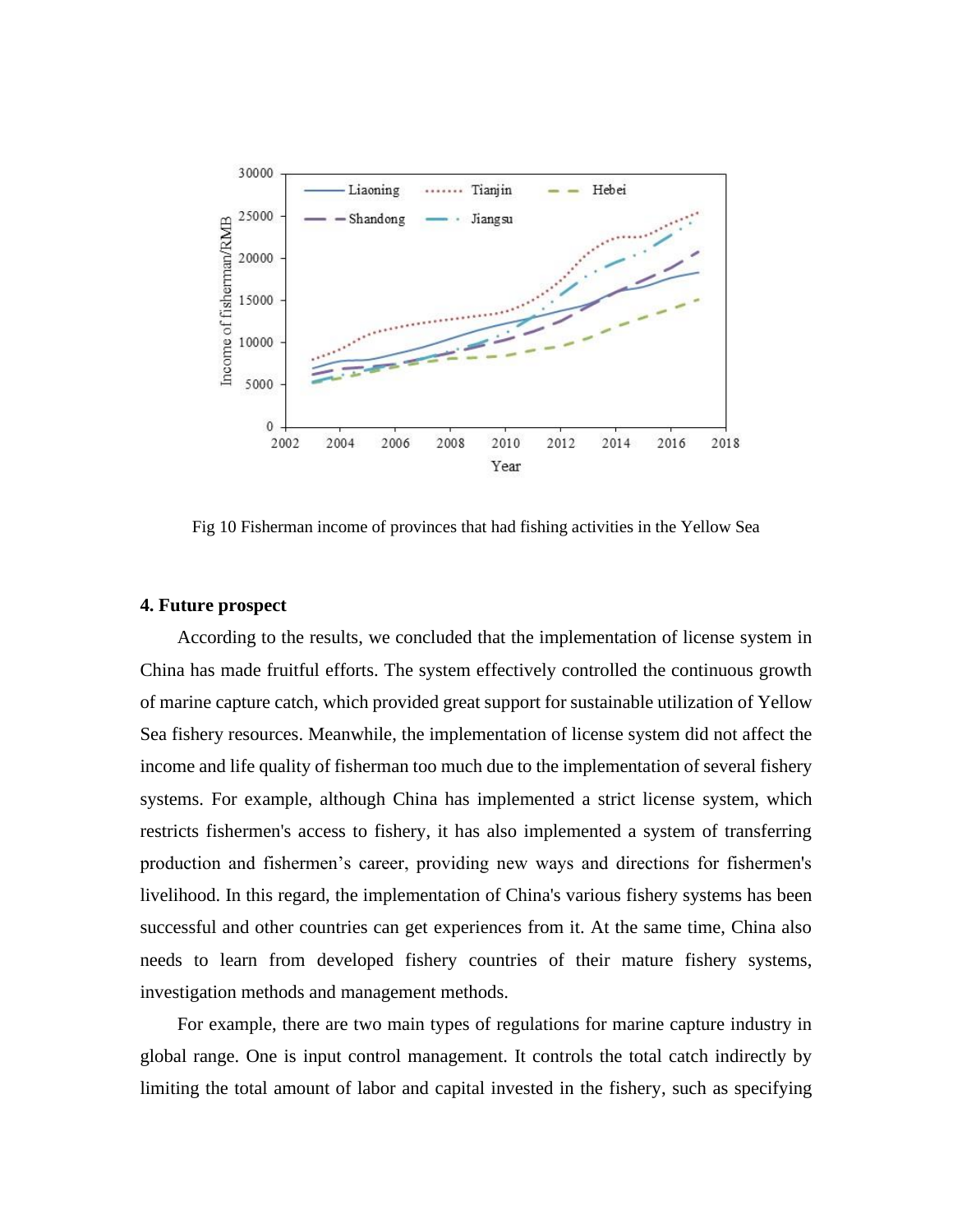fishing operation time, restricting the gear type and quantity. The license system, midsummer moratorium system and marine fishing intensity control system adopt by China all belong to input control. The other one is output control management, whose goal is to control the total catch by restricting the quantity and weight of target species. The catch quota system recently used by China and individual transferable quota system used internationally belong to output control. For output control, it usually determines the total allowable catch for each species in the same year. Once the catch reaches the limit, the fishing activities of this year are over. Therefore, to completely control fishing intensity and protect marine fishery resources, China should implement input control management together with output control, improving the existing input control management system and introducing advanced output control management system.

Also, we should conduct comprehensive surveys and stock assessment of fishery resources to serve scientific management and decision-making for fishery. Comprehensive and accurate understanding of fishery resources is the prerequisite of scientific management. Therefore, it is of great importance to conduct comprehensive surveys and stock assessment of fishery resources in China's coastal areas and strengthen the monitoring and investigation of the ecological environment for fishery resources of coastal areas. Firstly, we should strengthen investigation and research of fishery resources: carrying out comprehensive survey of fishery resources in China's coastal areas, conducting supplementary survey of the status of aquatic resources, deeply understanding the resource status, establishing a reliable information system, and identifying the status of exploitation, utilization and protection of fishery species, resource structure, distribution, habitat, population abundance and searching for protection measures and approaches. Secondly, we should master the spawning mechanism of major commercial species and their recruitment mechanism, understand the fluctuation pattern of abundance of fishery resources, get knowledge of community structure and population fluctuation of major commercial species, so as to provide scientific basis for establishing and adjusting resource conservation and fishery management regulations. Thirdly, we should establish evaluation system for sustainable utilization of marine fishery resources. The sustainable utilization of fishery resources is the essence and core of fishery sustainable development. There will be no sustainable development of fishery without sustainable utilization of fishery